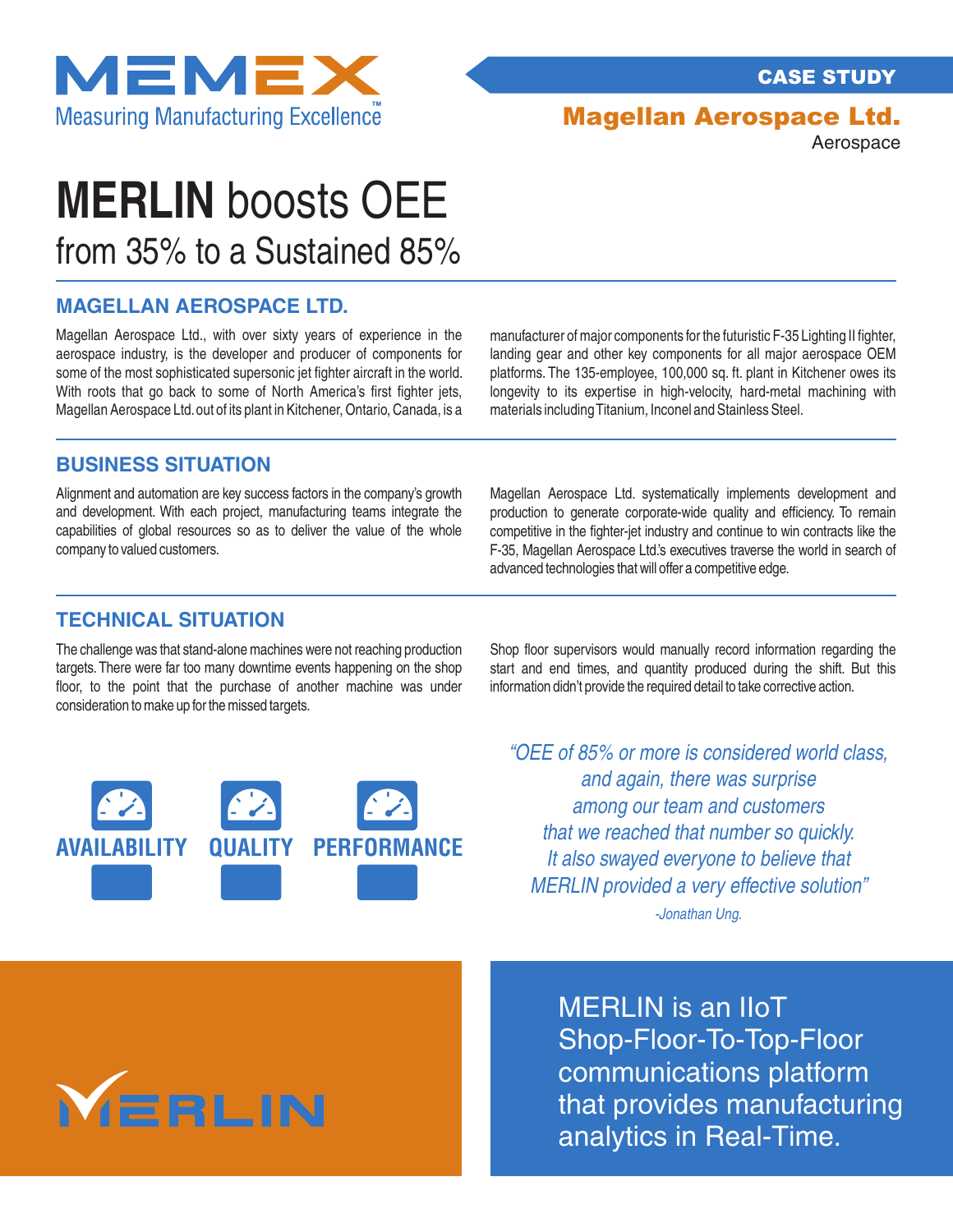## **SOLUTION**

Magellan's relentless pursuit of excellence led the company to MERLIN, the industrial strength shop-floor-to-top-floor communications platform from MEMEX Inc.The company decided to deploy:

- MERLIN software for OEE dashboard and reporting metrics
- MERLIN Ax9150 Universal Machine Interface
- MERLIN Operator Portal
- G55 handheld scanner

MEMEX Manufacturing Excellence

Jonathan Ung, the Continuous Improvement Coordinator in charge of tracking the plant's progress with MERLIN, soon gathered some very promising ROI results. "We deployed MERLIN on our FMS/Makino cell," said Ung. "There are four robot-controlled CNC machines in the cell and we also outfitted three stand-alone CNC machines configured in a cell-like environment. The stand-alone machines utilize the MERLIN Ax9150 hardware board along with the G55 handheld scanner, giving us visibility on the machines that we previously did not have.The Makino cell has the MERLIN Operating Portal deployed on it which gives us detailed machine information right on the shop floor. We feed MERLIN software with work order and product standard data directly from our CINCOM ERP system."

The MERLIN data indicated that there were far too many M01s and other downtime events occurring. Magellan shared this information with its manufacturing team and with the help of MERLIN software, was able to reduce those downtime events from 400 hours per month to 100 hours leading to a net increase in machining capacity of 100 hours per month per machine. One of Magellan's machines was able to more than double its machining time for a 100%-plus efficiency gain, a performance increase so dramatic it was considered surreal by many experienced operators.The time spent previously gathering data manually was replaced with automated data collection available to management and operators in Real-Time.

"We captured real savings of over \$30,000 per month against an initial price of \$20,000 for MERLIN.That's a very satisfying payback." Jonathan Ung, Continuous Improvement Coordinator, Magellan Aerospace

MEMEX applied its "Roadmap to Success"methodology, a valuable tool to use in analyzing and interpreting all the information MERLIN makes available. Relying on MERLIN, some of the changes Magellan Aerospace Ltd.made to its shop-floor management were:

- Initiation of a lean Plan-Do-Check-Act (PDCA) methodology with corrective actions
- Placing the MERLIN information in front of operators so that they can see the change in performance as changes are made in operating procedures
- By using the MERLIN event chart they were able to identify all the micro-stoppages that affected production.Then by drilling down to the root causes they were able to streamline their operations

After completing the corrective actions that the Roadmap suggested, Magellan was able to show that MERLIN brought its OEE up from 36% to a sustained 85%.

"OEE of 85% or more is considered world class, and again, there was surprise among our team and customers that we reached that number so quickly. It also swayed everyone to believe that MERLIN provided a very effective solution,"said Ung.

The Magellan Aerospace Ltd. manufacturing team saw many more productivity possibilities for MERLIN on its shop floor.They believed that they were just scratching the surface of MERLIN's capabilities and were now looking forward to seeing what else they can accomplish with the platform.The initial success of MERLIN ensured that Magellan Aerospace Ltd. now considered MEMEX Inc. as the go to supplier for OEE and connectivity solutions.

# Data-Driven IIoT Manufacturing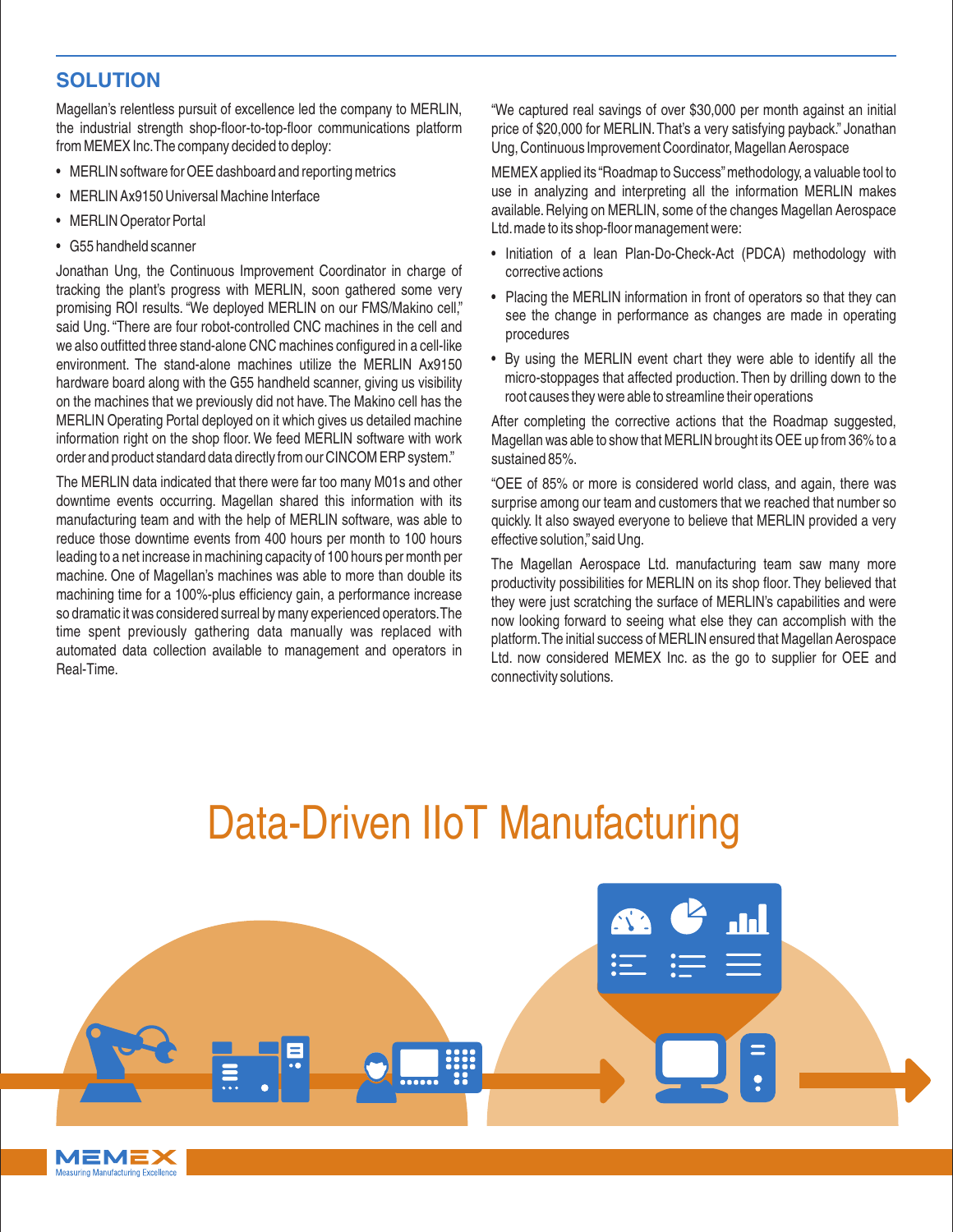### **BENEFITS**

The effective deployment of Real-Time OEE automated data collection with MERLIN has resulted in the following benefits at Magellan Aerospace Ltd.:

- Instantaneous and timed email alerts to keep downtime to a minimum
- MERLIN dashboard reports displayed on video screens in highly visible locations on the shop floor, communicating the Real-Time status of machines to operators and supervisors
- Tracking close to 150 data elements which get summarized into specific KPIs
- Automatic report distribution facility with unlimited number of reports
- Daily MERLIN reports and Pareto charts to keep everyone informed of production achievements
- A complete picture of what is happening so the manufacturing team can focus on the 20% of issues that result in 80% of the problems

"We captured real savings of over \$30,000 per month against an initial price of \$20,000 for MERLIN. That's a very satisfying payback." -Jonathan Ung, Continuous Improvement Coordinator,

Magellan Aerospace

**REPORTS**  $\equiv$ 這 **Operator ® MTConnect Portal DASHBOARD** а ¢ ш **Fanuc ERP**  $\equiv \equiv$ **FOCAS OPC & Other Hardware Protocols Adapter DATABASE Solution Stack**

# **From Shop-Floor-To-Top-Floor**



**MEMEX Inc.** I Aerospace I Magellan